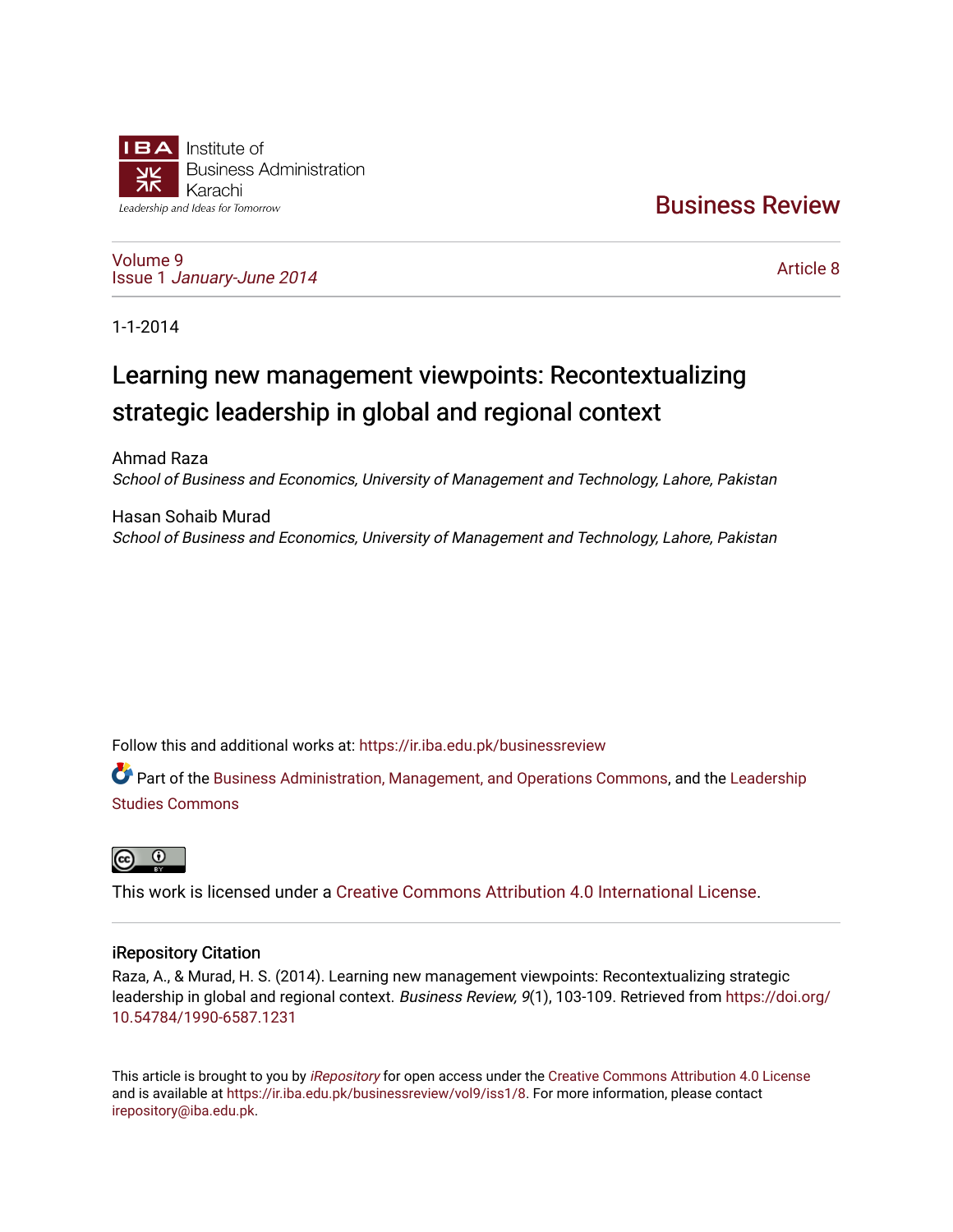## **DISCUSSION**

# **Learning New Management Viewpoints: Recontextualizing Strategic Leadership in Global and Regional Context**

Ahmad Raza, Hasan Sohaib Murad *School of Business and Economics University Of Management and Technology, Lahore Pakistan* 

### **Abstract:**

*This paper makes a theoretical critique of the current paradigm on strategic leadership and proposes an epistemology of managerial practice as unfolded in the business contexts. It is argued that there exist diachotomic views of managerial practice based on profit-logic versus responsibility*logic throughout the corporate world. The strategic leaders, instead of *practicing one of these logics, should try to synthesize best of the both at the cognitive level and then apply them into the business and management environment. The rapid technological changes coupled with the profound cultural heterogeneity at the workplace have also created the determinants of humanly responsive and socially aware strategic leadership, which must respond sensibly to the hyper-transformative forces both at the regional as well as global level. Therefore, this paper suggest that strategic leaders in business, society and industry must cultivate a culture of courage, vision and will to transcend the established strategic straitjackets and usher into the new brave world of strategic opportunities and alliances.* 

**Key words:** Strategic Leadership, Epistemology, Managerial Practice, Profit Logic, Responsibility Logic.

#### **Context of Strategic Leadership**

The hyper transformative business markets of the world have created conditions, which impress upon the local as well as international business leaders, to think and lead their firms strategically. As described by Hitt etal (2003), "strategic leadership is the ability to anticipate, envision, maintain flexibility, and empower others to create strategic change as necessary". The emerging competitive scenarios of international finance, trade, communications technologies, and business have set the stage for a new kind of strategic leadership in the arena. Because of the unfolding complexity and fluidity of the business firm's global environments, strategic leaders must demonstrate an ability to interact across divergent behavioral and cultural recipes, and of course, in an unpredictable environment. They must demonstrate skills, personal and visionary in nature, which can influence the behaviors, thoughts and feelings of those with whom they work (Peters 2001).

Managing the human capital may be the most critical skill of strategic leadership (Collins,2001;Finkelstien etal, 1996).In the new millennium, intellectual capital, including a dynamic knowledge resourcefulness and an ability to create and commercialize innovation, can affect a strategic leader's success very significantly (Teece, 2000). Business contexts are also important in the effectiveness of strategic leaders performance. The competent strategic leaders also establish the context through which stakeholders can perform at peak efficiency

**103**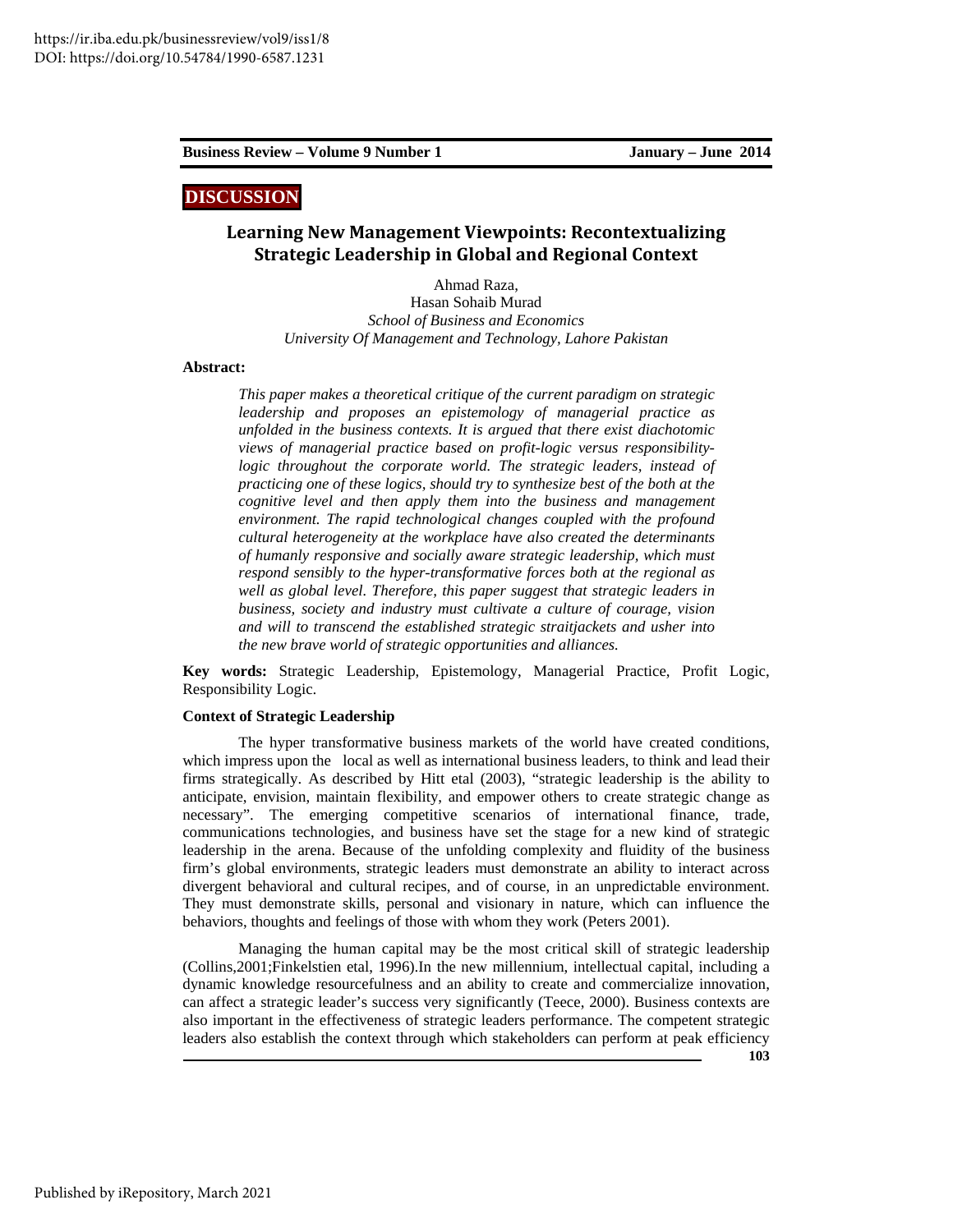(Kets de Vries, 1995).The firm without leadership may be a rudderless ship, wavering amongst the changing market winds and stormy business environment. The effects are experienced both within the firm and outside. The employees within the firm may suffer crisis of confidence, resulting in lower productivity, coupled with the stake holder's fears about the security of their investments. The primary focus of the strategic leadership happens to be its ability to manage the firm's operations effectively and sustain high performance overtime (Maccoby, 2001).

The locus of strategic leadership happens to be multidimensional in its nature. The strategic leaders are primarily concerned with managing large enterprises through others. They are not interested in managing the small business units (Hitt etal, 2003) They focus on rapid business and economic changes which may affect their business enterprise and its competitiveness as well as performance in the dynamic global environments. The failure of the strategic leaders, to respond quickly to the changing global business realities can weigh heavily upon the firms' strategic competitiveness and earn above average returns (Hitt etal, 2003).The global business competition is not just a competition between company versus company, or product versus product. It is also as Hamel and Prahald (1993) have commented a case of competing, "mindset versus mindset, managerial frame versus managerial frame". The strategic leaders must know how mindset of the firm be aligned with the mindset of the diverse global competitors, in order to retain the competitiveness and business advantage of the firm. The ability of strategic leader to interact across the cognitively complex competitive situations, demand from him the application of five interrelated competencies of, " foresight, systems thinking, visioning, motivating, and partnering"(Hammer and Stanton,1997).

Several strategic actions can be identified which characterize the structure of strategic leadership. As they have to execute the strategic intent of the firm in order to realize its strategic vision, understandings borne out of the analysis of internal and external environment of the firm constitute a prerequisite for the success of strategic leaders. Apart from this they should be capable enough of taking what Hitt etal (2003) have identified key strategic actions, which include *interalia,* "determining strategic direction, establishing balanced organizational controls, exploiting and maintaining core competencies, developing human capital, sustaining an effective organizational culture and emphasizing ethical practices". These strategic actions necessitate a higher order managerial skill from the strategic leaders. The effectiveness of the strategic leadership largely depend upon the fact that how far they can see into the futuristic market developments, how far they can make courageous yet calculable decisions in the midst of volatile global markets, and how far they can steer and maintain the sustainability of their firm in the unfolding strategic business realities (Lasserre, 2003; Hitt etal, 2003). Moreover, strategic leaders dealing with hyper transformative contexts in business, economy and technology, must demonstrate managerial skills to interact across different cultures and be able to respond to the diverse emotional and cultural needs of the stakeholders (Dreskey,2003;Schein,1985). Strategic leaders in many ways can change the organizational culture of the firm and transform it into social capital through which the competitive advantage of the firm in the marketplace can be retained. In the process strategic leaders have to formulate effective business strategies through a consultative partnership of the employees, peers, and superiors and desire to seek, what Hitt etal (2003) describe as a , "corrective feedback" about their, "difficult decisions and vision". This helps the strategic leaders to foster alliances and partnerships, both internally and externally for their firms, in order to materialize the broader features of their strategic vision (Hammer and Stanton, 1997).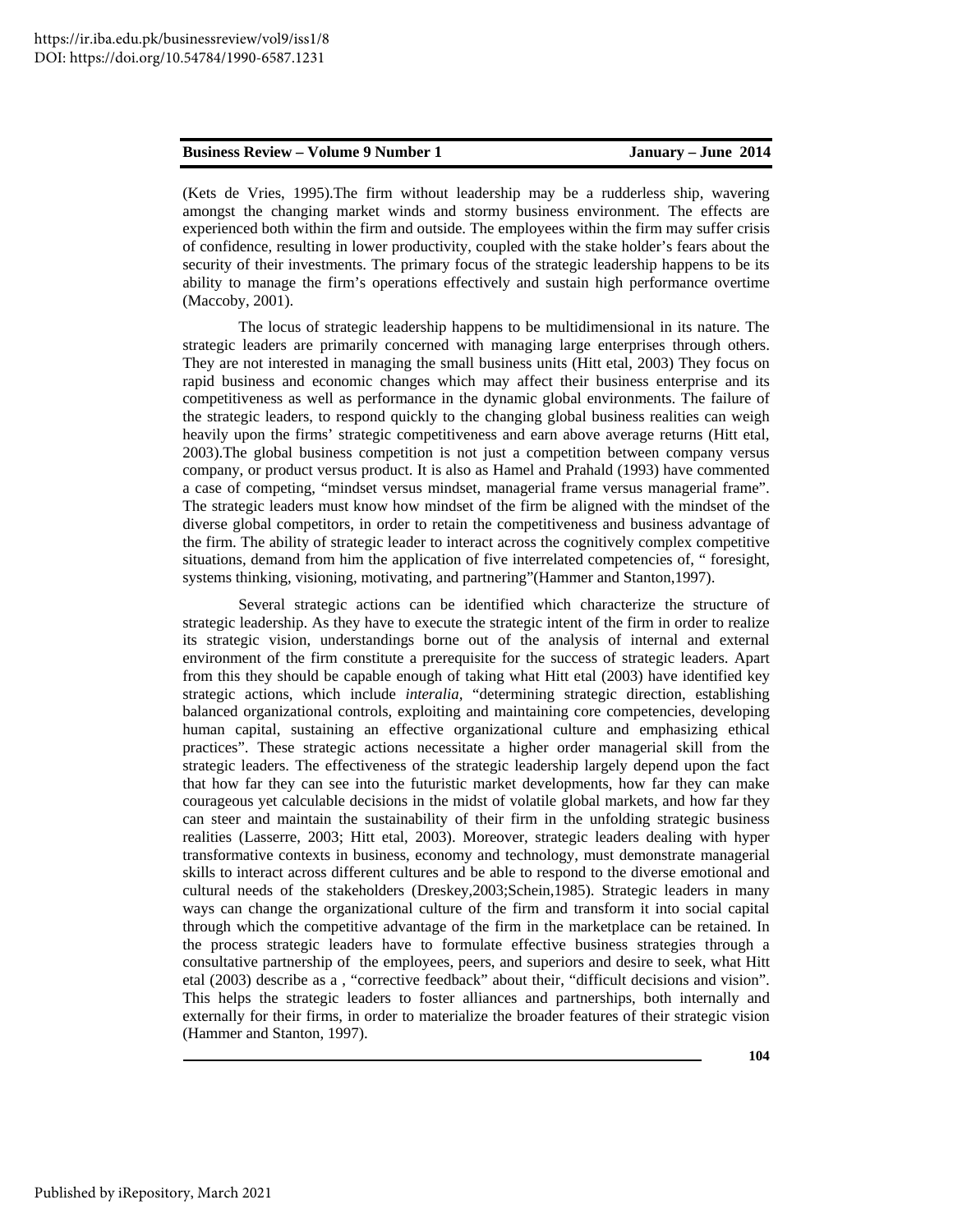The top management of the firm holds the basic responsibility of strategic leadership, particularly the CEO (Hitt etal, 2003).Other significant position holders of strategic leadership within the firm may include members of board of directors, top management team and divisional general managers (Wright etal, 1996;Hitt etal.2003 ).Apart from their routine organizational responsibilities, strategic leaders have considerable decisionmaking powers which cannot be delegated (Finkelstein and Hambrick, 1996).As Hitt etal (2003) have commented very aptly that, " strategic leadership is an extremely complex, but critical, form of leadership. Strategies cannot be formulated and implemented to achieve above-average returns without effective strategic leaders". In the hyper transformative global economic scenario, effective strategic leadership needs to cultivate a mastery of technological innovation coupled with cultural imagination, to decide strategically and reach across the cultures to secure the financial and business advantage of their firms in a responsible manner (Deresky, 2003).

#### **Recontextualizing Global and Regional Managerial Practice**

The managerial practice of strategic leadership appears to be divided in two types of logic. There is one school and perhaps a dominant one in the management sciences, which takes managerial practice as rational, based on the analysis of 'forces' effecting strategic decisions, consequently leading to the competitive advantage of the firm. The strategic leader can lead his organization to sustained profitability and growth by rationally calculable and tangible business results (Friedman, 1962; Porter, 1979; Filbeck, 1996; Larson, 2004). The managerial practice remains justified unless it can lead to tangible growth and above average profits for the firm whatever the social, environmental or human consequences may be. The hallmark of strategic leadership is shown by its ability to apply strategy as a competitive advantage and value creating instrument which should lead the firm to tangible profits and financial gains in the marketplace (Hitt etal, 2003; Wright.1996). The logic of business enterprise is driven by a rational instrument, objectively, regardless of emotional, cultural and moral consequences of the profit making. The logic of profit maximization as a sole motive of business and economic enterprises is in itself a sufficient moral justification of 'competitive' operations in the market place. The notion of profit as a competitive advantage, culminating in a strategic decision, internalized by rational human actors is raised to the level of universal economic ethic. All strategic actions which terminate in measurable business profits have full 'moral' justification. One can see the simple law of profit logic operating underneath the myriad labyrinth of free (we may add blind and objective) rational market forces. Either your enterprise make sustainable competitive profits or you perish and languish in the marketplace. This crave for profit and competition as strategically plausible end has created an ugly mess of corporate exploitation of human as well as material resources having no regard for the human and moral costs of such actions. Several cases of corporate crime have been reported in the management literature, such as Enron Scandal, Union Carbide gas leakage at Bhopal in which thousands died and still thousands suffering, sexual and human abuses of particularly woman workforce by Nike contractors in Vietnam, sacrilegious shoes marketed in Bangladesh by Footwear International and Child labor malpractices in hand stitched footballs in Pakistan, stare at the face of ardent advocates of business as profit logic (Dreskey.2003; Hitt etal, 2003;Lassere, 2003).

The alternative to this view of business as profit logic is offered by responsibility logic. The proponents of responsibility logic argue that economic and business enterprise holds profound social responsibility towards the society and its moral concerns. The business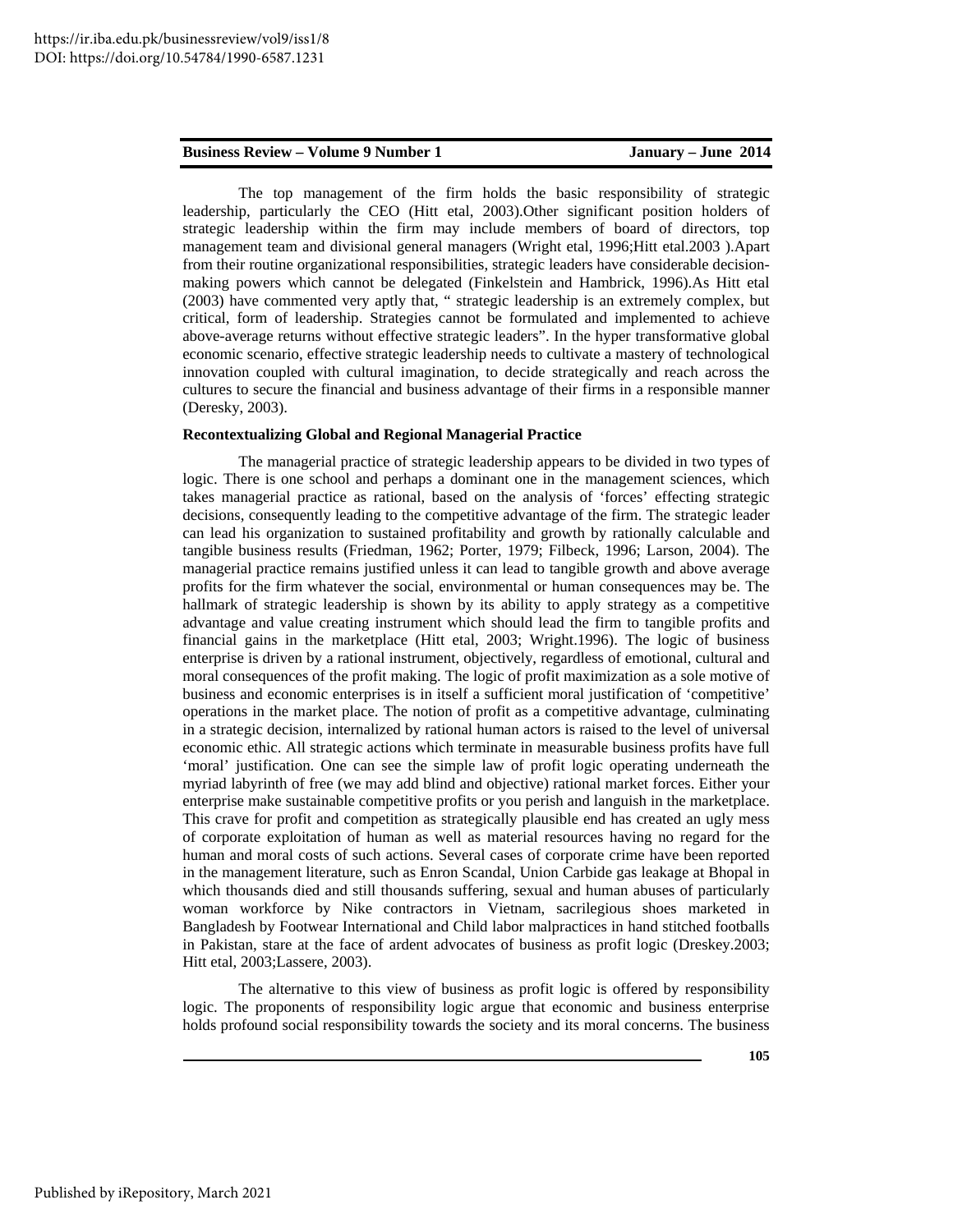enterprise must satisfy the emotional, moral and social needs of the society. The strategic leadership must formulate business strategies keeping in view the social contexts in which they operate. Several researchers have shown that a business firm can still yield profit, when it takes into consideration the environmental, social and moral contexts of the business into account (Mintzberg, 1994; Curcio etal 1996; Hall etal1998; Baldridge etal, 2004; Liljenquist etal, 2004). The relevance of responsibility logic as interpreted in moral and ethical terms has now assumed an indispensable significance in the managerial strategic leadership. The rapid global interdependence of business and technology has caused the managers to interact with diverse ethical and cultural values. As underscored by Dreskey (2003), "managers today are usually quite sensitive to issues of social responsibility and ethical behavior because of pressures from the public, from interest groups, from legal and governmental concerns, and from media coverage" .We find several instances, in corporate world, where, profitability of the enterprise have been strategically realigned with ethical and human consequences of global strategic business engagements. For example, Reebok, a global athletics sports and fitness company have made clear commitment to human rights in carrying out its business across the globe with its contractors, subcontractors, suppliers and other business partners. They have what they call a, Reebok Human Rights Production Standards. Some of its important elements include, a healthy and safe work environment, refusal to do business with firms who indulge in child labor(under 14), refusal to work with firms that use forced labor motivated by political coercion or holding different political views, and a preference to do business with those firms who observe a 48 work week (Dreskey,2003).

The activities of firm cannot be seen in isolation from the larger social, ecological, moral and cultural implications (Allenby and Graedel, 1995). From manufacturing of a product to its marketing and eventual disposable have serious and tangible human social consequences. The MNCs' must develop a systemic view of their business and economic pursuit in the regional and local host countries. They must take note of the moral and cultural diversities across the globe and how these are going to be affected by them. The economic profitability must be balanced against the ecological and social consequences of such actions. As commented by Dreskey (2003) that, "MNCs must take the lead in dealing with ecological interdependence by integrating environmental factors into strategic planning. Along with an investment appraisal, a project feasibility study, and operational plans, such planning should include an environmental impact assessment". The strategic leaders must fully know that the secret of sustainable business growth lies in realizing the strategic interdependence of business, economy, society and ecology. The real challenge for managerial strategic leadership in executing their strategic business goals across a culturally and morally diverse and unpredictable global business environment, reside in cultivating a uniform and worldwide posture on social and ethical responsibilities and see as to how it is implemented. (Dreskey, 2003)

Apart from the ecological dimensions of strategic business venture; the issues of corporate corruption, kickbacks, and business malpractices have raised serious concerns about the role of strategic leadership in handling the corrupt practices in their corporations. According to Mr. Peter Eigen, Chairman of German based non-governmental organization, Transparency International which keeps an eye on the corruption culture in the world, "The scale of bribe-paying by international corporations in the developing countries of the world is massive" (cit in Dreskey, 2003). Although US and other countries have enacted laws (e.g. Foreign Corrupt Practices Act of 1977) to check the corrupt practices in business and economy, nonetheless, it remains a menace which continuously engages the attention of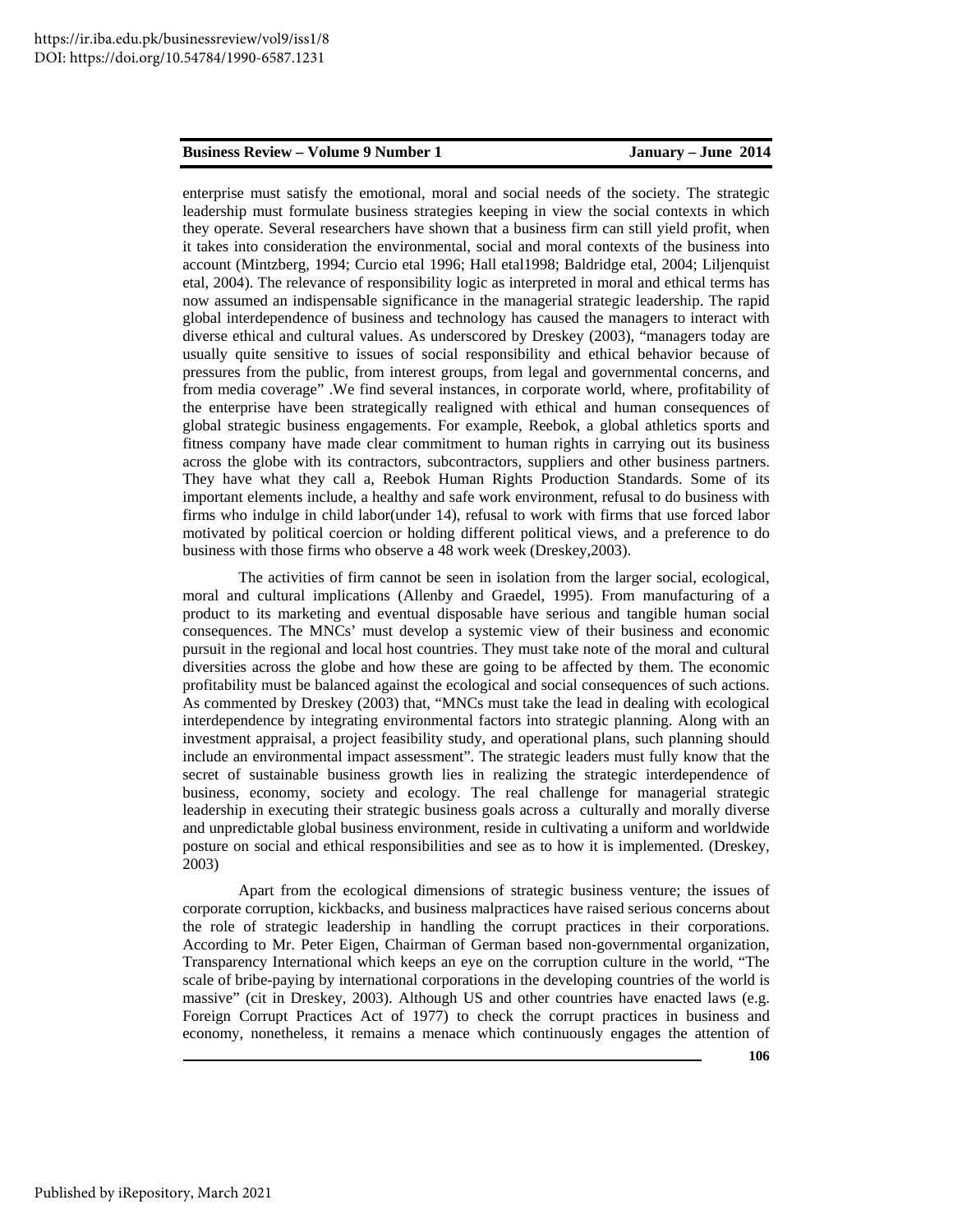global leaders. International corporations indulge in unethical practices in order to retain their competitive advantage over the rival companies in the local and regional markets. Even a company like IBM have not escaped the trap of corrupt practices in securing business with the largest commercial bank in Argentine, Banco de la Nacion (Dreskey, 2003). The international managers in order to make correct decisions in strategic business deals, with sound ethical considerations, must ponder whether a business decision or transaction is of questionable nature and therefore illegal and secondly, how the transaction could be made without indulging into scandalous business profits. They must integrate local moral structures on bribery and corruption with the international ethical code on business practices. The moral implication of the firm's business deals must be considered at the strategy formulation stage (Dreskey, 2003)The unabated desire to accumulate wealth as a social symbol of power and success have plagued a charade of politicians, bureaucrats, brokers, investors, soldiers and corporate leaders to connive and plunder the monetary, natural and human capital of societies across the world.

In the complex global business scenario, strategic leadership assumes a very significant, yet critical role. It is significant, because they formulate strategic business vision and critical, because they have to make courageous and difficult decisions to materialize it in the real world. Change and volatility is inherent in the strategic conditions. But, we must hasten to add that competitive business advantage at the cost of ethical, environmental and social abuses of human being is not justifiable under any kind of contingency or emergency. Business heuristics must corroborate into strategic paradigm the human consequences of strategic managerial decisions, synthesizing profit with ethical responsibility and accountability. We find a host of MNCs'emanating from North America and Europe, which include, Reebok, Liz Claiborne, Wal-mart, Avon, Sainsbury Plc, Otto Versand, who has implemented anti-sweatsshop Code of Conduct and Social Accountability 8000 to oversee that their business partners across the world strictly observe the ethical and moral aspect while fulfilling their business commitments. They take a strong note of child labor, human rights abuses, and forced labor at the work place and monitor closely the enforcement of ethical standards in the conduct of business by their global partners (Dreskey, 2003).Other developing economies of the South Asian region and Far Eastern region need to follow the suit and improve human conditions of business environment in a more elaborate way, because these regions are facing massive human rights and labor standards violations along with a high standing on the corruption index of Transparency International (cit. in, Dreskey, 2003).

The end of Cold War and ensuing 'technoglobalism' have unleashed complex cultural forces, which have created new strategic economic realities which demand from the local and global strategic leaders to shape their business and economic priorities in a flexible and creative fashion taking into full consideration the human consequences of their business agendas (Dreskey,2003,Lassere,2003). The one notable trend which has emerged very strongly is that of forming regional and bilateral strategic alliances in business and economy. NAFTA and ASEAN are two significant examples of strategic economic alliances. EU has also rapidly emerged as a strong strategic economic and business alliance. In the South Asian context, SAFTA is fast growing strategic economic reality, with only one setback, that is of India-Pakistan 'strategic straitjacket' fixed in a long standing political issue of Kashmir. Strategic leadership from both countries need to demonstrate sufficient courage, vision and will to transcend this 'strategic straitjacket', in order to facilitate and help unearth the economic and trade genius of one of the largest segments of human populations on the face of earth. Apart from SAFTA shaping into a powerful regional economic alliance; another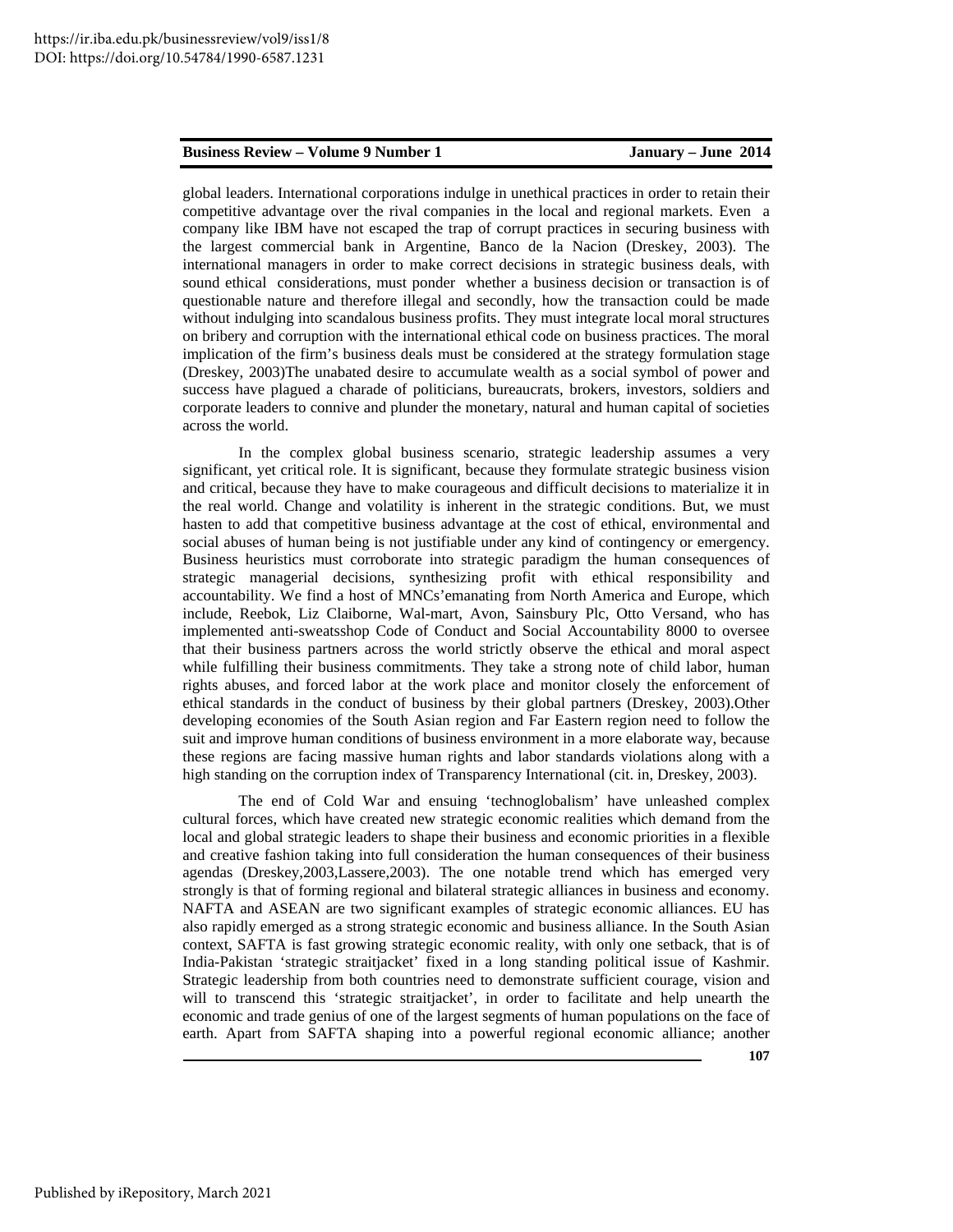economic strategic alliance can be visualized between the trio of China, India and Pakistan. These three coming together can make a strategic difference in the global business chunk. The realization of a free trade partnership between China, India and Pakistan can radically alter the traditional economic and trade realities of not only these close neighbors but also change the future course of the strategic global business and economic developments. The strategic economic alliance of these three countries can save its populations from the negative impact of globalization as currently experienced by them through MNCs and formulate a common strategic response to meet the economic and trade challenges of this century. This could be a trilateral strategic economic and trade parternership, making a historic difference in the lives of its peoples and transforming the whole region into unparallel economic prosperity. For the realization of this goal, leadership, political and economic have to grow out of the inherited 'strategic straitjackets' borne out of pseudo-historical and cultural misconceptions conditioned by a West European colonial experience. If the strategic leadership of these three neighboring states fails to respond creatively to the new global economic realities, this great region of tremendous economic potential may precipitate into economic failure, consequently being exploited by economic forces, which may not be under their control.

#### **Concluding Remarks**

Strategic leadership is more than a managerial practice; it's a kind of visionary *dejavu* emanating from a deep sense of working towards the collective betterment of business, society and people at large. Those who show a will to transcend the narrowness of 'strategic straitjackets'; have dreams and visions can, transform risk into advantage. The secret of sustainable growth lies 'within' firms, organizations and economies and not 'outside' the system. Only visionaries can feel and unlock that region of 'within' and make it into collective betterment of the humanity at large, what to speak of a business firm. The strategic leaders in contemporary corporate world must tamper their strategic vision of business seeking to acquire competitive advantage over their rivals, with a clear commitment towards moral and social responsibility, reinforced through a realization to protect the essential spiritual basis of managerial practice. If business loses touch with the spirit of vast majority of human beings, it can only lead to bitter conflicts, wars and intercultural rivalries. Rationality, moral responsibility and spirituality should go hand in hand in shaping the kind of strategic leadership, necessary to respond to the culturally and spiritually diverse workplace of the  $21<sup>st</sup>$ century. One unthoughtful strategic action in business, economics or politics can cause havoc for the save and secure environment in which prosperity and growth make strides.

#### **References**

Baldrige, David, C.Floyd, Steven, W.Markoczy, Livin (2004). Are Managers From Mars and Academicians from Venus? Toward an Understanding of the relationship between Academic Quality and Practical Relevance. *Strategic Management Journal*.Vol 25, issue, 11 pp: 1063- 1074.

Curcio, Richard, J.Wolf, Fran, M. (1996). Corporate Environmental Strategy: Impact upon Firm Value. *Journal of Financial and Strategic Decisions*.Vol:9, No: 2 Summer 1996.

Filbeck, G.Gorman, Raymond, F.Preece, Diana, C. 1996 Behavioral Aspects of the Intraindustry Capital Structure Decisions. *Journal of Financial and Strategic Decisions*. Vol:9,No:2,Summer,1996http//www.studyfinance.com/jfsd/.Retrieved on 11/02/04.